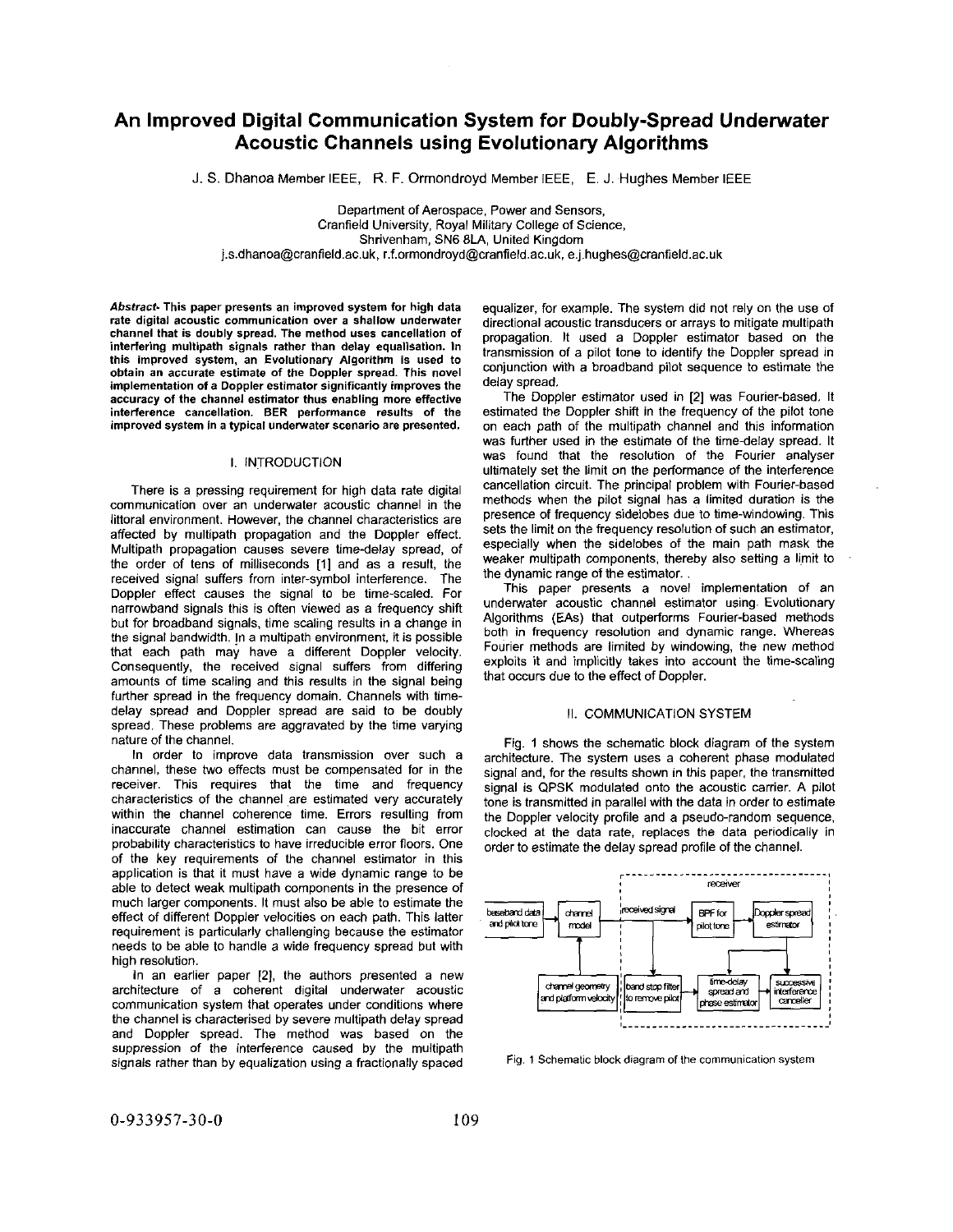This signal is then passed through the channel simulator described in *[Z].* Briefly, it consists of *N* paths and is based on a ray theory model of the physical channel that is used to compute the time of arrival and the angle of arrival for each of the paths'. Different Doppler velocities can be assigned to each **of** the paths. Gaussian acoustic channel noise is also added to the signal.

The received signal, *r(t),* is represented by the sum of the signal components on each of the *N* paths, each with its own time-delay, *rn* :

$$
r(t) = \sum_{n=1}^{N} p_n(t) * \delta(t - \tau_n) + \eta(t)
$$
 (1)

where  $p_n(t)$  is the received signal component due to the  $n^{\text{th}}$ path,  $\delta(t-\tau_n)$  represents the time delay on the n<sup>th</sup> path and  $q(t)$  is the additive acoustic noise. The signal component,  $p_n(t)$ , comprises two terms, the data signal and the received pilot signal and is given by:

$$
p_n(t) = s'_n(t) + A_{\rho_n} \cos\left(\omega_{dp_n} t + \phi'_{\rho_n}\right)
$$
 (2)

where  $s'_{n}(t)$  is the Doppler time-scaled passband data for the  $n^{\text{th}}$  path,  $\omega_{do}$  is the Doppler shifted pilot tone frequency,  $\phi'_{p_n}$ is the random phase shift on the pilot tone caused by the  $n<sup>th</sup>$ path and  $A_{p_n}$  is the amplitude of the received pilot tone over this path. The Doppler shifted and time-scaled data signal for  $m<sup>th</sup>$  symbol on the  $n<sup>th</sup>$  path is represented as:

$$
s'_{n,m}(t) = A_n \cos\left(\left(\omega'_{c_n}t + \phi_n\right) + \phi_m(t)\right) \quad \text{for } 0 < t < T_{d_n} \tag{3}
$$

where *A,* is the amplitude of the data signal for this path,  $\phi_n$  is the random carrier phase shift on the data signal,  $\omega'_{c_n}$ is the Doppler shifted carrier frequency,  $T_{d_n} = T_0 \omega_c / \omega'_{c_n}$  is the time-scaled symbol duration for the  $n^{\text{th}}$  path due to Doppler,  $\omega_c$  is the transmitted carrier frequency and  $\phi_m(t)$  is the phase shift introduced by the QPSK phase modulator appropriate to the  $m<sup>th</sup>$  symbol.

These equations highlight that the symbol duration of each path may be different due **to** the effect of the different Doppler velocities on each path and this must be corrected in both the demodulation circuit and the interference cancellation circuit. In the receiver, both the pilot tone and the pilot sequence are extracted *[Z]* and used for channel estimation. The receiver resolves the Doppler spread and compensates for delay spread for each of the multipath components using purely temporal processing. The approach used is **to** view all multipath components, bar one, as interference and to use successive interference cancellation to remove the 'interference' of each of these unwanted components from the received signal, leaving only one wanted component. Accurate interference cancellation is achieved by time-scaling the delayed signal to compensate for the effect of Doppler prior to cancellation. This emphasises the importance of accurate channel estimation.

#### 111. CHANNEL ESTIMATION

One approach to Doppler spread estimation is **to** use a narrowband signal, such as a pilot tone. In contrast, estimation of the delay-spread profile generally requires a broadband signal with good correlation properties, such as a pseudo-random pilot sequence. The approach used in this paper is to use both types of signal with the added refinement that once the Doppler velocity of each multipath component has been obtained, the receiver uses this information to compensate the time-scaled broadband pilot sequence used to obtain the delay-spread profile, thereby removing the effect of Doppler spread from the delay-spread estimates. This method permits accurate time-delay estimation of multipath components that are both smeared in time and experience different Doppler shifts. However, any error in the estimate of the Doppler velocities results in errors in the time-delay estimate, especially for the weaker multipath components. Consequently, it is vital to achieve very high accuracies for the estimate of the Doppler velocity profile.

In *[Z]* the Doppler velocity estimate for each multipath component was estimated from the shift in the pilot tone frequency for that particular path'. This was achieved by extracting the frequency spread pilot tone from the data signal by filtering and then taking the power spectrum of this pilot tone using the FFT. A peak detector was used to identify the shifted tones. However, because the pilot tone is of finite duration (i.e. limited to the frame length), the resolution of the FFT-based spectral estimator **is** limited by windowing. Consequently, when the spread in the Doppler velocity between the various multipath components is small, the spectrally smeared received pilot tones can overlap in the frequency domain. This gave rise to inaccurate frequency estimation of low magnitude multipath signals when they were in the presence **of** dominant paths, placing a lower limit on the ability of the estimator to resolve the Doppler spread.

To improve the resolution **of** the Doppler spread estimator, the pilot tone was time-windowed at the transmitter to provide sidelobe suppression, thereby aiding the detection of the pilot tones of the weaker multipath components *[Z].* In this form, the Doppler estimator was able to identify signal components with a Doppler spread of  $\pm 0.6$ m/s. However, since this method relied on spectral peak detection to estimate the Doppler velocities, spurious peaks due to noise or windowing limited the dynamic range of the estimator.

To overcome these limitations, a novel method for Doppler spread estimation has been developed. Rather than relying on peak detection to identify the individual Doppler velocity components in the Doppler spread pilot tone, the new method matches the change in the entire spectrum of the received signal to the Doppler velocity profile in order to obtain a more accurate estimate. This method exploits the fact that the effect of the Doppler velocity is to time-scale the signal. Consequently, the multiple time-scaled pilot signals that result from multipath propagation along the channel are related to the Doppler velocity profile of the channel using the new method.

In a recent paper **141,** the authors presented a method for parameterisation of linear chirps using Evolutionary Algorithms (EA). This concept has been utilized in the new Doppler spread estimator and the method has been extended to relate the multi-dimensional changes in the signal

<sup>&#</sup>x27; Experimental measurements **131** have shown that a typical shallow underwater channel has three prominent paths. Thus for testing the new estimator, three paths have been considered, whilst for the assessment of the overall system performance, four paths have been used.

 $2$  For example, if the channel has three dominant paths, each with a different Doppler velocity, the result is a Doppler spread received signal in which the pilot tone has three frequency components.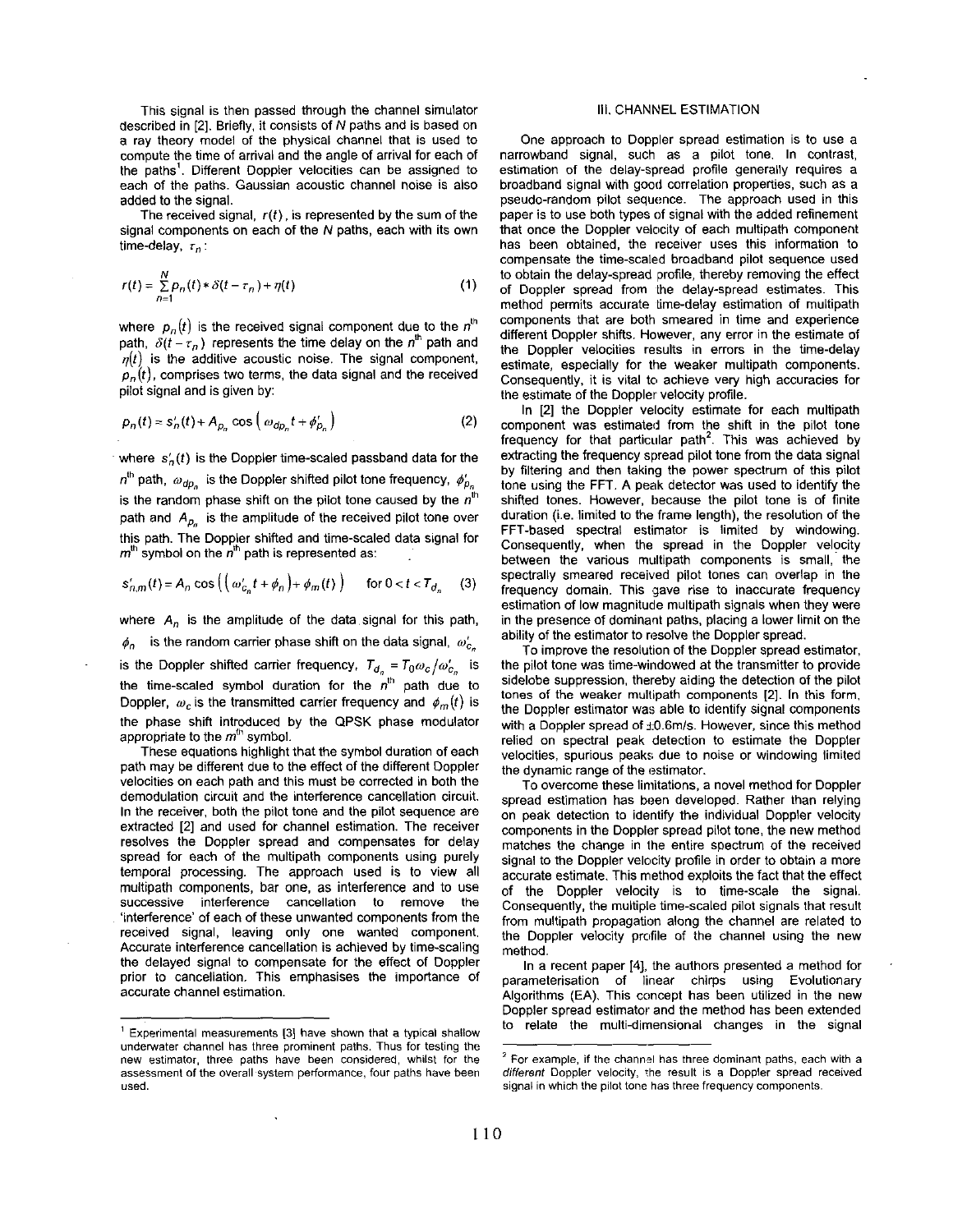characteristics due to the Doppler spread brought about by the Doppler velocity profile in a multipath channel. The EA is used to find the optimal Doppler velocity profile from the spectrum of the received pilot tone signal. The method is described in the next section.

## IV. EA-BASED DOPPLER SPREAD ESTIMATOR

The Doppler spread estimator extracts the Doppler-spread pilot tone from the received signal by filtering it from the transmitted data. This is facilitated by ensuring that the transmitted pilot tone is at a frequency corresponding to a spectral null in the data signal. The signal is digitised at the transducer and all filtering is performed digitally. The samples of the received pilot signal are collected for one frame period of **0.4352s.** The sampled signal is then down-converted and resampled at a much lower sampling rate and the spectrum of the sampled pilot signal is obtained from this block of samples. The aim of down-conversion and resampling is to maintain a high Spectral resolution without the overhead of a large FFT. Limiting the measurement of the pilot to a short frame length of **0.4352s,** ensures that the estimate of the time-varying channel characteristics can be updated frequently.

The Doppler estimator is based on regenerating a signal locally in the receiver whose spectrum best matches that of the received pilot signal. It assumes that there may be an arbitrary number of multipath components. Each path is assigned a Doppler velocity and the algorithm both frequency shifts and time-scales this component of the regenerated pilot signal according to the assigned Doppler velocity. The estimator obtains the optimum values for this set of Doppler velocities, together with their phases, that minimises the mean square error between the regenerated spectrum and the received pilot tone spectrum.

Using this approach, the Doppler spread estimator problem has been redefined as an optimisation problem. However, this problem is multi-modal and, in addition, there may be little, or no, a priori knowledge about the order of the model. The multi-modality prevents the use of conventional gradient-based optimisation techniques and the lack of *a* priori knowledge rules out the use of super-resolution spectral estimation techniques such as MUSIC. EAs. on the other hand, do **not** rely on a priori knowledge of the order of the model and, since they examine multiple potential solutions spread over the entire search space simultaneously, the optimisation process is far less likely to converge to a local minimum.

#### *A.* Evolutionary Algorithms

EAs are optimisation procedures that operate over a number of cycles (generations) and are designed to mimic the natural selection process through evolution and survival of the fittest **(51.** The algorithm maintains a population of *P*  independent individuals, each individual representing a potential solution to the problem. Each individual is described by a single chromosome of *k* genes. Each gene represents a single parameter in the problem. For this problem, the Doppler shift along each path is estimated by two parameters. These are: (a) the Doppler velocity and (b) the phase of the Doppler shifted signal. If we assume, arbitrarily, that the number of significant multipaths is six, then  $k = 12$  genes define each chromosome. The three simple operations found in nature: natural selection, mating and mutation are used to generate new chromosomes and thus new potential solutions.



**estimation using Differential Evolution. Fig. 2. Schematic block diagram for Doppler spread** 

Each chromosome is tested at every generation using an objective function that is able to distinguish good solutions from bad ones and score their performance. Based on this test, a new population of chromosomes is generated in which the highest scoring chromosomes of the previous generation are retained and new ones created using mutation, selection and crossover. To maintain the population size, the lowest scoring chromosomes are discarded to make room for the new improved offspring.

#### *E.* Differential Evolution

Although there are a number of EAs that can be used to optimise the parameters according to the chosen objective function, we have found that Differential Evolution (DE) [6] is most suitable for this type of application. Fig. **2** shows the schematic representation of the algorithm used for estimation of the Doppler spread using Differential Evolution.

The DE algorithm begins by generating an initial population of chromosomes at random. New chromosomes are then generated by adding the weighted difference between two chromosomes to a third chromosome. **At** each generation, for each member of the parent population, a new chromosome is generated based on the spatial spread of the current population. Elements of this new chromosome are then crossed with the parent chromosome to generate the child chromosome. The child chromosome is evaluated and if it has a better objective value than the parent, it replaces the parent. In this way, no separate probability distribution has to be used to generate new chromosomes. This makes the scheme self-organizing.

A feature of this algorithm is that the populations of the chromosomes form clusters around the possible solutions **so**  that a number of possible solutions are investigated simultaneously in a bid to ascertain the global optimum solution. Thereafter, the algorithm is run to convergence. For each new generation. the new set of estimated parameters contained within the chromosome is generated with a scaling factor, *F,* and crossover factor, C. The factor *F* is a measure of how much the spatial spread of the estimated parameters is reduced with each successive generation. A small *F* means that the spatial spread of the population reduces by a large proportion for each generation, leading to faster convergence. However, this is at the expense of a less thorough search of the parameter space. On the other hand, having a larger *F*  means that the search is more thorough at the expense of a slower convergence time. The factor C is a measure of the proportion of the old chromosome that is replaced with the new. A large value for C.means that each new chromosome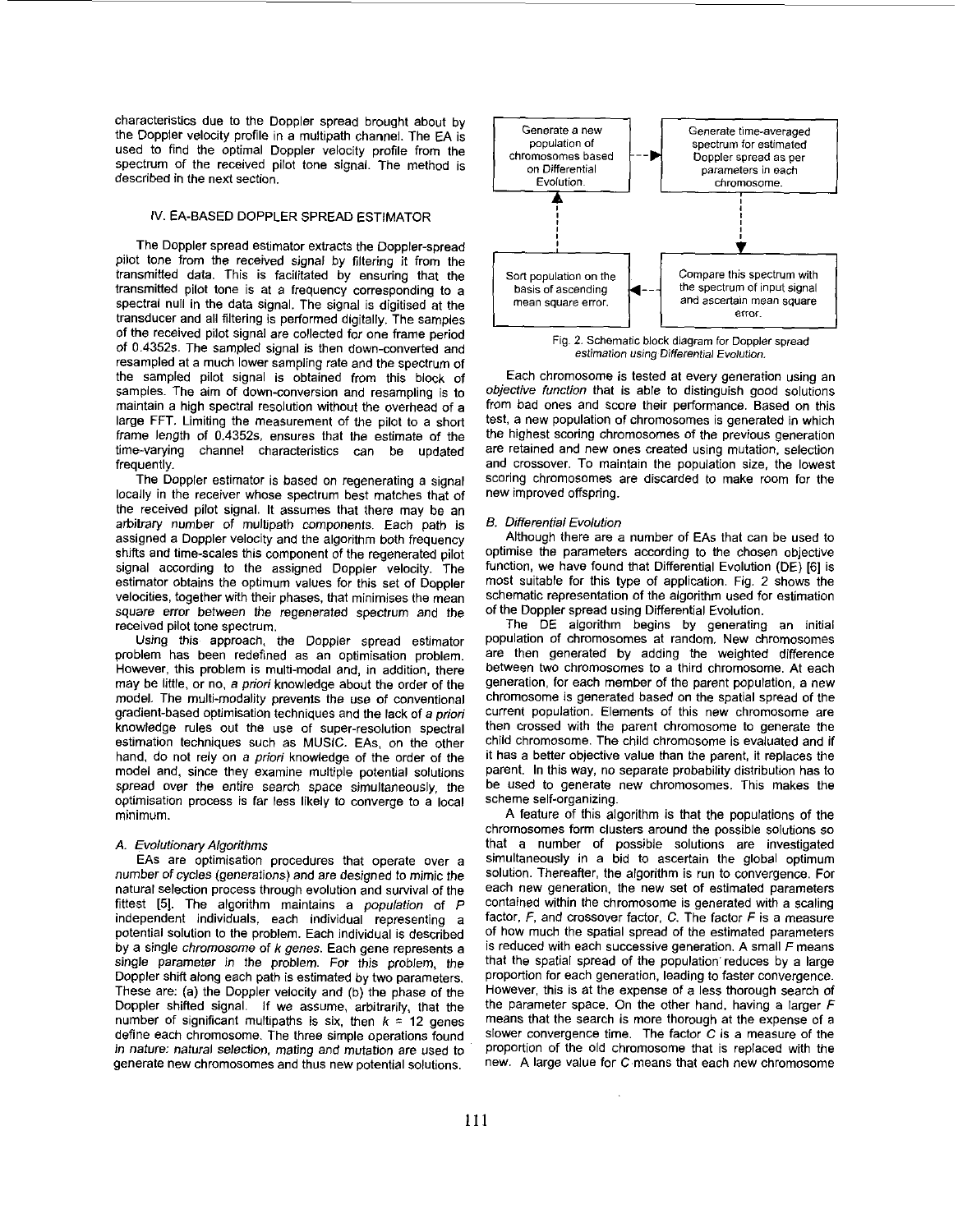has a lesser proportion of the old chromosome and this controls the amount of allowable genetic change that can occur between generations. In this paper,  $C = F = 0.9$  was found to be very effective.

After generating the initial population, the DE evaluates each chromosome, for each generation, to find those that provide the best fit of the regenerated Doppler spread signal with the received Doppler spread signal on the basis of a least mean squares error objective function.

#### C. Objective Function

At the outset, it is assumed that the receiver has limited knowledge about the number of expected multipath returns *so*  an upper limit, *M,* is set, represented by M *pairs* of genes. In the receiver, a Doppler spread pilot tone waveform is regenerated for each path using the Doppler velocity and starting phase parameters stored in the chromosome. The normalised regenerated pilot tone for the **,'h** path is represented as a sequence of samples, *si[n].* This is carried out for all M gene pairs. The weighted spectra of the regenerated waveforms for each pair of genes are then summed to form the spectrum of the estimated Doppler spread pilot tone:

$$
S[k] = \sum_{i=1}^{M} W_i S_i[k]
$$
 (4)

where  $S_i[k]$  is the discrete complex spectrum of the sample sequence  $s_i[n]$ ,  $S[k]$  is the discrete complex spectrum of the composite regenerated signal, *W,* is the weight for the **/h**  component which is obtained using a constrained least squares amplitude fit.

The objective function, given in (5), is the mean-square error, E, between the amplitude scaled spectrum, *S[k]* and the discrete spectrum of the received Doppler spread signal, *R[k].* Note that this objective function matches not only the spectral peaks but ALL spectral components thus providing an accurate estimate of the Doppler-induced spread.

$$
E = \frac{\sum_{k=1}^{N} (R[k] - S[k])^2}{N}
$$
 (5)

where N is the number of discrete frequency components in the spectrum. The chromosome giving the least mean-square error is selected as the best fit and the others are arranged on the basis of ascending mean-square error. Since the algorithm uses a least squares fit for the amplitude estimate for each Doppler shift, it can be tasked to find a larger number of Doppler-spread pilot tones than are actually present and the algorithm will null out non-existent Doppler-spread pilot tones. Thus, this method does not rely on prior knowledge of the correct order of the model.

#### D. Performance of Doppler Spread Estimator

Table I lists the pilot tone parameters used to assess the performance of this method. The received signal is first sampled at 40kHz. filtered to isolate the pilot tones and downconverted using a local oscillator of frequency 14.750kHz. The filtered and down-converted signal is then resampled at lkHz before the Doppler shifts in the tone frequency are estimated using the new method.

TABLE I

### PARAMETERS OF THE PILOT TONE

| Pilot Tone frequency, f.                 | 15kHz                              |
|------------------------------------------|------------------------------------|
| Duration of pilot tone (frame period)    | 0.4352s                            |
| Number of multipaths                     | з                                  |
| Frequency of Local Oscillator            | 14.750kHz                          |
| Sampling frequency after down conversion | 1kHz                               |
| Doppler velocity of the three paths      | $-0.1039.0.4226$<br>and 0.9668 m/s |
| Normalised amplitudes of the three paths | 0.18, 1, 0.18                      |
| Range of expected Doppler velocities     | $±20$ m/s                          |

Due to multipath and the different Doppler velocities of each path, the received signal is likely to be Doppler spread and therefore consist of a number of tones with different Doppler shifts. The results shown here have been used to highlight the performance of this method under conditions when the weaker signals are masked by the spectrum of the dominant signals.

In an underwater channel, the sidelobe interactions can cause the generation of spurious peaks which can result in errors in the Doppler spread estimate. Fig. 3 shows such a case where in a three-path channel the received amplitude of the paths are 1.0, 0.18 and 0.18, and their Doppler velocities are 0.4226m/s, -0.1039m/s and 0.9668m/s, respectively.

In this case, although the Doppler-induced shifl in frequency is clearly visible for the strongest path, there are spurious peaks in the vicinity of the weaker paths due to the sidelobes that are generated due to time-windowing of the data. Under such circumstances, it is difficult for conventional FFT-based methods to correctly identify all three spectral peaks and the peak broadening as a result of the finite duration of the signal puts a limit on the accuracy with which the shift in frequency can be estimated. In this case, in the presence of noise, there is a high probability that the peak detector would indicate the presence of either one path, or at least 5 paths, depending upon the peak detector threshold setting. Fig. 4 shows the estimated Doppler shift in frequencies (shown as thick solid arrows superimposed on Fig. 3) using the new EA method. The algorithm assumes that the number of paths is  $M = 6$ .



Fig. 3. Spectrum showing the three Doppler shifted/spread paths with spurious peaks at an SNR=12dB.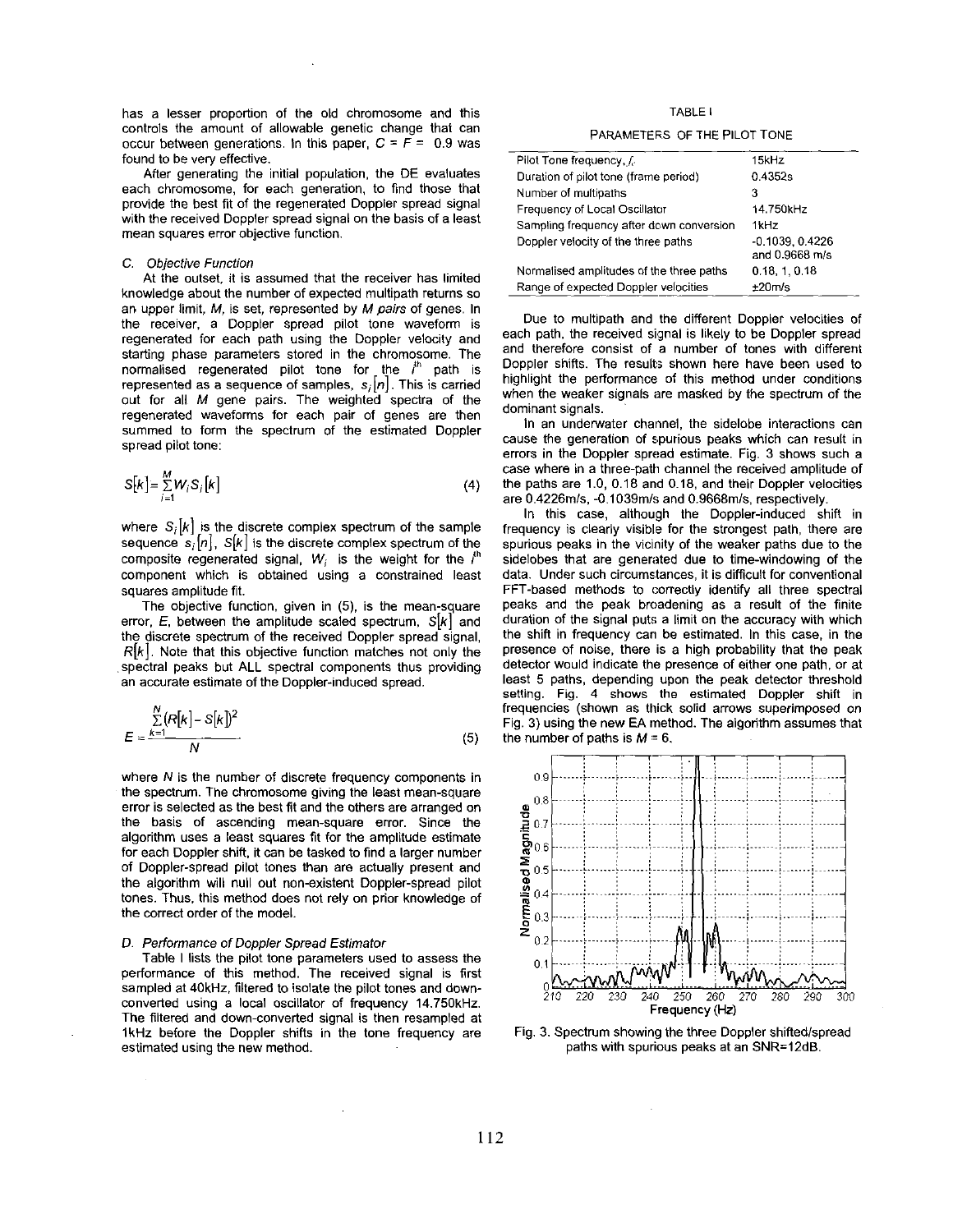

Based on an initial population of 350 individuals, the estimated Doppler velocities for the three paths are: 0.4237m/s, -0.1136m/s and 0.9587m/s. The mean of the errors in the Doppler velocity estimates of the three paths is less than 0.01m/s. The estimated amplitudes of the three paths are: 1.0000, 0.1614 and 0.1605 respectively.

It is clear from the figure that, despite the presence of severe sidelobe interaction, this new method is able to detect the presence of all three Doppler shifted tones with limited a priori knowledge about the number of paths present in the receive signal.

#### V. SYSTEM RESULTS

To verify the performance gains of the proposed system, a computer simulation was carried out using the system parameters given in Table II. The channel comprised four paths, each affected by Doppler. Two paths were allowed to have the same Doppler,  $f_{D1}$  but had different path delays,  $\tau_1$  and  $\tau_2$  whilst the other two paths had different Doppler offsets  $f_{D2}$  and  $f_{D3}$ , and different delays,  $\tau_3$  and  $\tau_4$ .



Fig. 5 Constellation of the received QPSK modulated signal after correction for only the Doppler on the dominant path

TABLE II PRINCIPAL PARAMETERS OF THE UNDERWATER **ACOUSTIC SYSTEM** 

| Acoustic carrier frequency                              | 10 kHz                      |
|---------------------------------------------------------|-----------------------------|
| Modulation type                                         | <b>QPSK</b>                 |
| Symbol rate                                             | 5kbaud                      |
| Frame length                                            | 2500 symbols                |
| Coding                                                  | No FEC applied              |
| Pilot data preamble                                     | 400 symbols                 |
| Pilot tone frequency                                    | 15kHz                       |
| Multipath time delays: $\tau_1, \tau_2, \tau_3, \tau_4$ | 0.00, 6.24, 12.21, 18.05 ms |
| Doppler velocities on the 4 paths                       | -0.156, 0.634, 1.450, 0.634 |
|                                                         | m/s                         |

For the multipath propagation model used for these results, the gain of the dominant path was normalized to 0.9, whilst the weaker paths were assumed to have a normalized path gain of 0.2. However, as the algorithm is able to estimate the amplitude of the resolvable multipath components over a dynamic range better than 13dB, these path gain values can be considered to be purely illustrative. Table II provides the values that have been used for  $\tau_1$  -  $\tau_4$ , as well as the Doppler velocities used on the four paths. Note that the algorithm can accommodate positive or negative Doppler velocities on any of the paths. The following simulations were carried out to illustrate the effectiveness of the new algorithm under different channel conditions.

Fig. 5 shows the QPSK constellation of the received signal at a signal to acoustic noise power ratio (SNR) of +10dB for a partially compensated system where only the effect of Doppler time-scaling on the dominant path signal component is compensated. The figure represents the transmission of 5000 data bits. Recall, that the channel model is typical of low to moderate multipath 'interference' because the multipath gains are 0.2. This would be typical of a system that relies on coherent spatial processing to compensate for multipath in cases where the angular spread of the multipaths are small, resulting in residual multipath entering the main beam. In this figure, the effect of Doppler on the other multipath components has not been cancelled. Neither is delay spread compensated for. For this situation the average bit error probability is  $1.5 \times 10^{-2}$ .



Fig. 6 Constellation of the received QPSK modulated signal after compensation for Doppler spread and time-delay spread for all paths